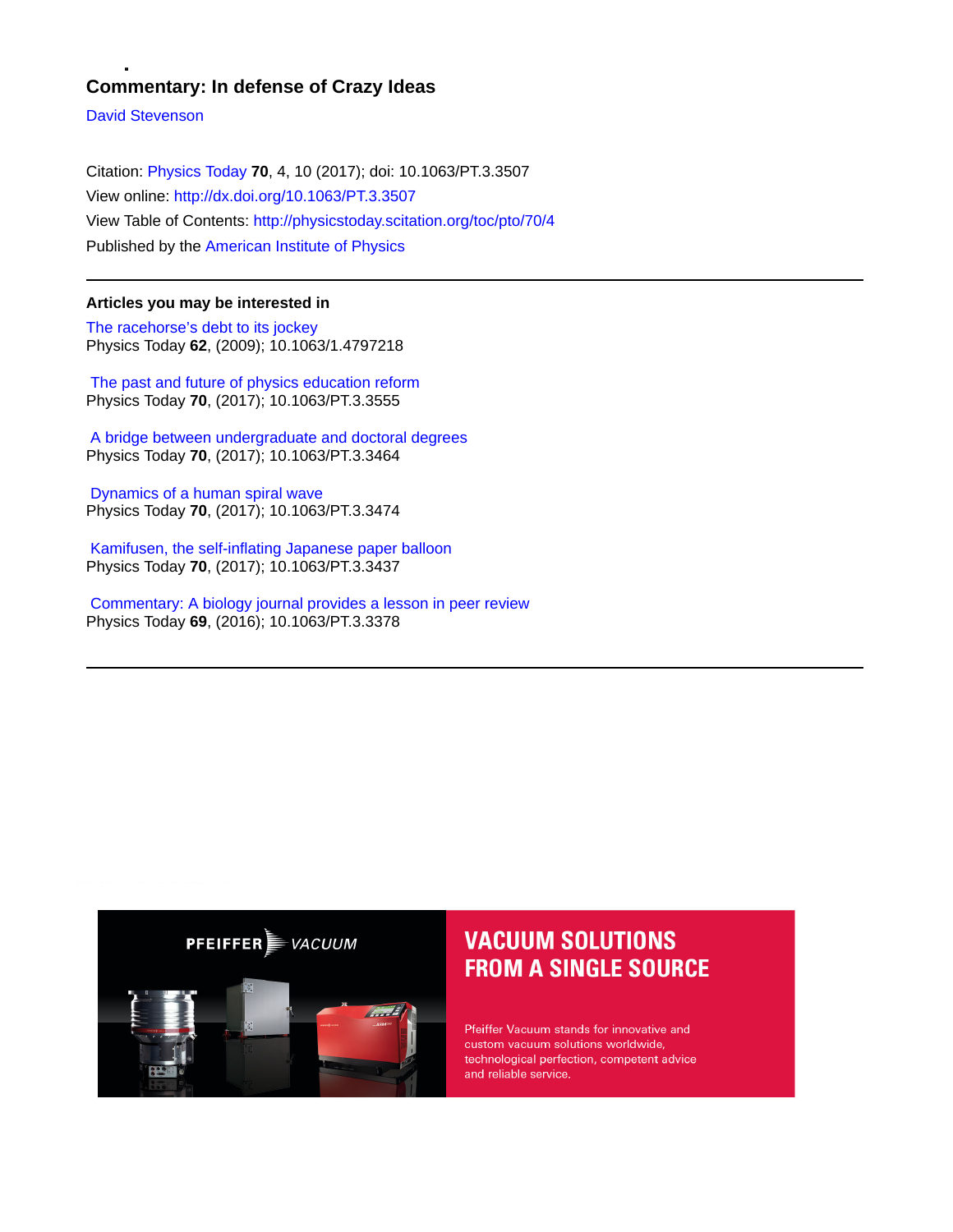# AREADERS' FORUM

## **Commentary** In defense of Crazy Ideas

Unless we change direction, we are likely to wind up where we are headed.

—Ancient Chinese proverb

like many of you, I get unsolicited<br>manuscripts that make startling and<br>revolutionary claims. In years past<br>they arrived by snail mail and were often ike many of you, I get unsolicited manuscripts that make startling and revolutionary claims. In years past handwritten or typed with copious use of capital letters, exclamation marks, and hand-drawn diagrams. More recently they come by email and look more like conventional scientific literature. (Even crackpots know how to use word processors and PowerPoint.) Denials of Einstein's special relativity seem especially popular.

Although the shortcomings of those efforts are often readily apparent, there is much to admire about the passion and dedication with which they are constructed. Occasionally they merit attention, if only because their authors' thought processes are not fettered by conventional thinking. Sadly, their deficiencies are often fundamental and betray a lack of understanding of the nature of science and its interconnectivity. They are what I call Crazy Ideas of the First Kind—the most common and least interesting.

Most published science is mundane. It is the easiest to get published and the easiest to get funded at a modest, sustainable level—though no funding is easy to get these days. It is also more likely to be right, precisely because it is



Letters and commentary are encouraged and should be sent by email to ptletters@aip.org (using your surname as the Subject line), or by standard mail to Letters, PHYSICS TODAY, American Center for Physics, One Physics Ellipse, College Park, MD 20740-3842. Please

include your name, work affiliation, mailing address, email address, and daytime phone number on your letter and attachments. You can also contact us online at http://contact.physicstoday.org. We reserve the right to edit submissions.



incremental. Just as rock-solid financial investments are an important part of any balanced portfolio, so the mundane science is an important part of the science portfolio. But I suspect many scientists, even some who are recognized as leaders in their field, are unwilling to acknowledge their lack of adventurousness. They will protest that they are inventive, innovative scientists, but their measure of that is probably quite constricted because of the fine-scale partitioning that characterizes the modern scientific world. In the landscape of scientific knowledge, most of us are digging deeper holes and maybe an occasional trench to link up with a neighboring hole, but few are venturing across the ridges to the next valley.

Crazy Ideas of the Second Kind come when well-established scientists venture out from their holes and up to the ridges and peaks to survey the landscape. Inevitably, such excursions can look like the actions of a dilettante since it takes less effort to dash up a ridge than to dig a really deep hole. One is then accused of speculation. I occasionally sense from colleagues some disdain for scientific speculation, perhaps because it is cheap: It seems to require relatively little effort

and commitment. Indeed, bad speculation is easy, and you can do it at the local bar or Starbucks or while riding a bike. Poor experimental or observational work also often requires less effort than good work. In fact, good speculation is hard, judging by the evident rarity of examples. Good speculation is also not always easy to recognize immediately, because part of what makes it good is something that may be hidden: the failures of alternative speculations, the crumpled sheets of paper in the wastebasket.

Richard Feynman once said that the essence of science is (or should be) "the belief in the ignorance of experts."1 I think he meant that outsiders may provide an important breakthrough because they are unfettered. The "ignorance" that he refers to, though, must not be complete. It still must allow an appreciation of how science works and the rules that apply, and so it is the ignorance of areas of science other than your own. Residents of deep holes know very well the stuff they have excavated and the walls that surround them but know less well what novelty may lie elsewhere.

And then there are Crazy Ideas of the Third Kind, the most interesting and least common. They arise from a leading